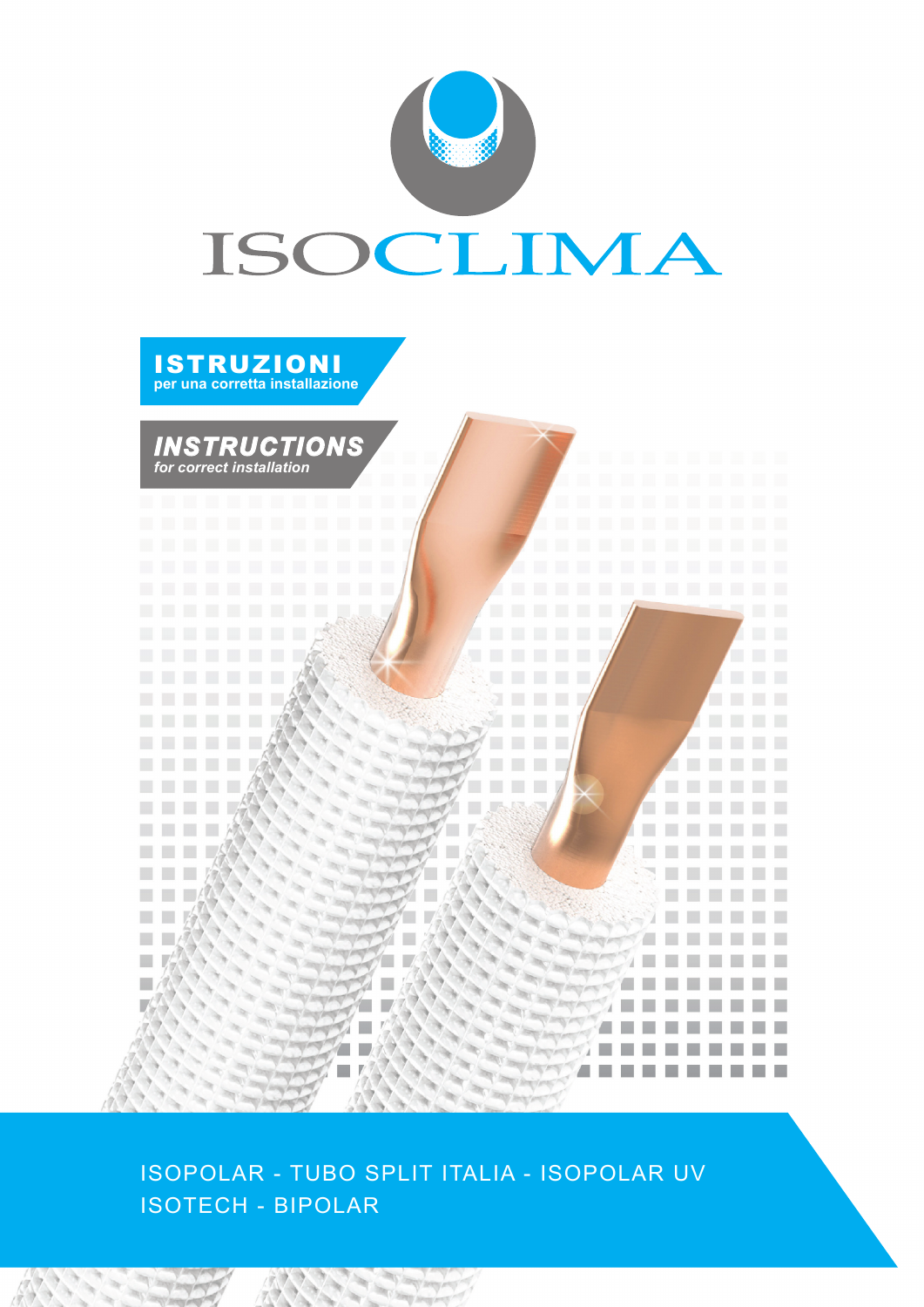## **CONSERVAZIONE**

Conservare il prodotto lontano da fonti di calore e di luce per evitare il deperimento della guaina.

### *STORAGE*

*To avoid the deterioration of the sheat keep the product away from strong direct light, heat, open flames or other sources of ignition.*

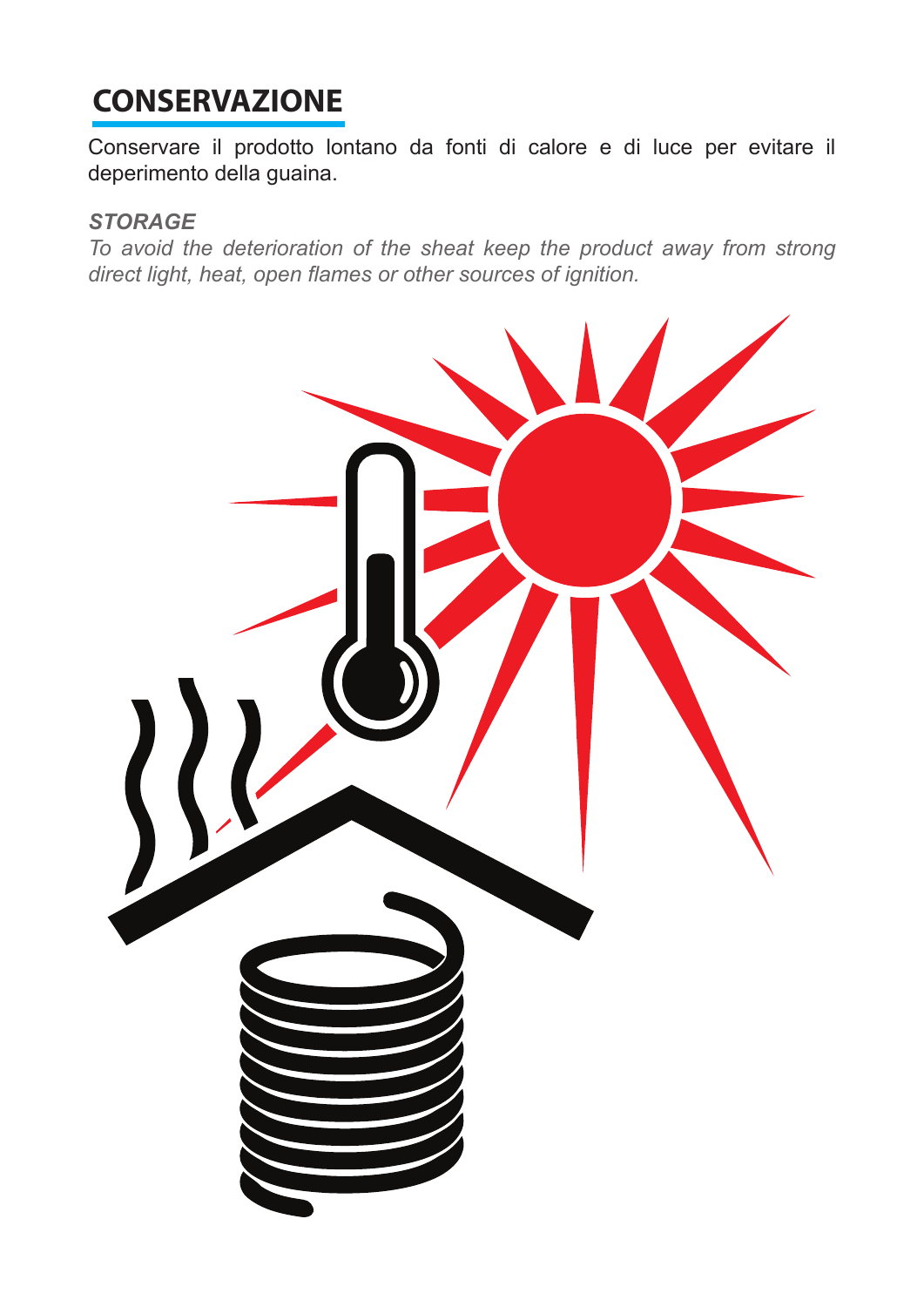# **COLLAUDO**

Terminata la stesura della tubazione prima di chiudere le tracce, effettuare collaudo come previsto da normativa "UNI 10339:1995 impianti aeraulici ai fini di benessere" dove, al punto 8.4, sono riportati gli obblighi dell'installatore.

#### *TESTING*

*To verify any possible damage occurred during storage, transportation and*  installation always perform a pressure test of the refrigerant lines before the *first operation of the system.*

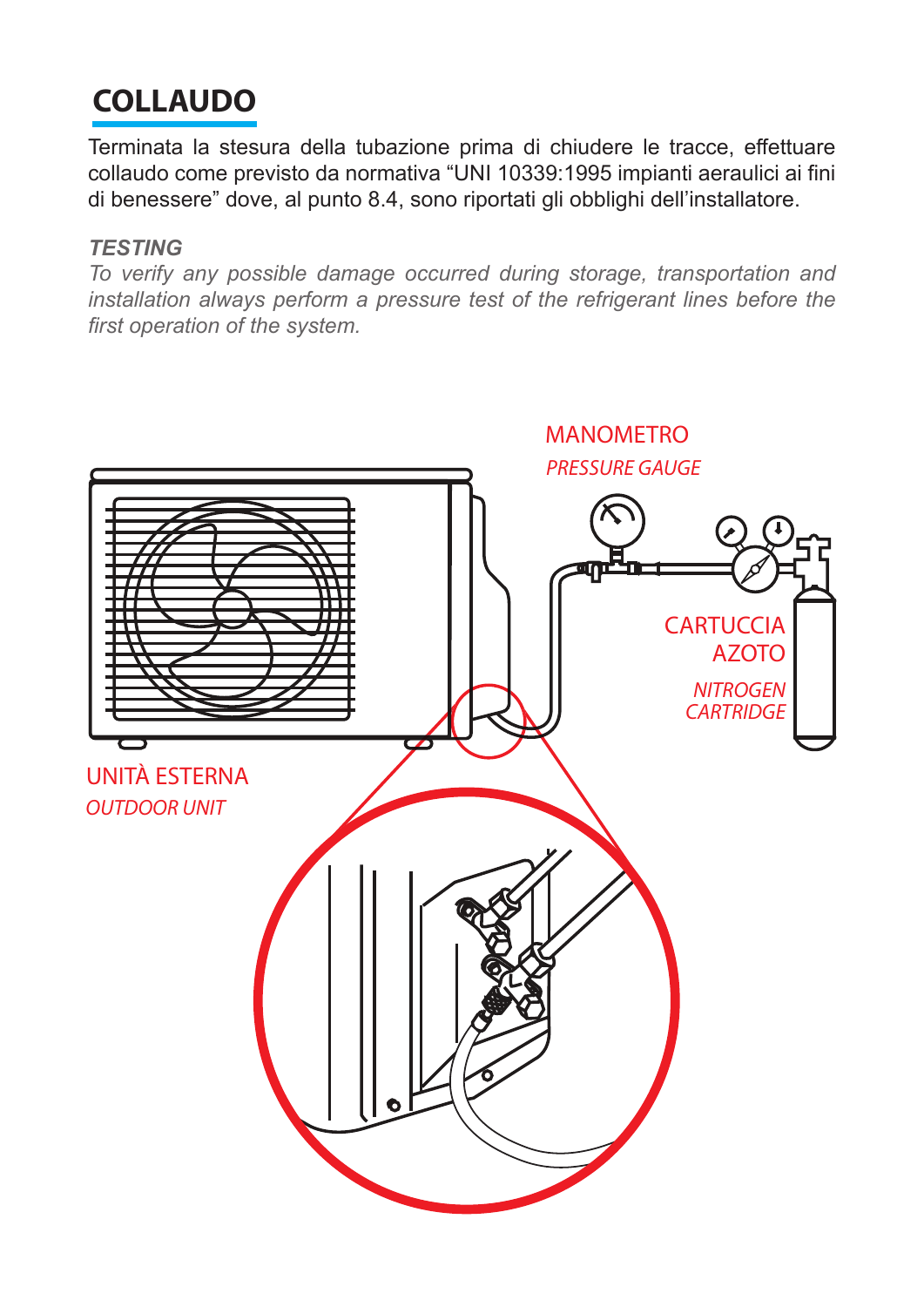### **GIUNZIONE**

Evitare saldobrasature di giunzione.

### *PIPE CONNECTIONS*

*If brazing/soldering is needed please make sure not to damage the insulation with open flames or heat sources.* 

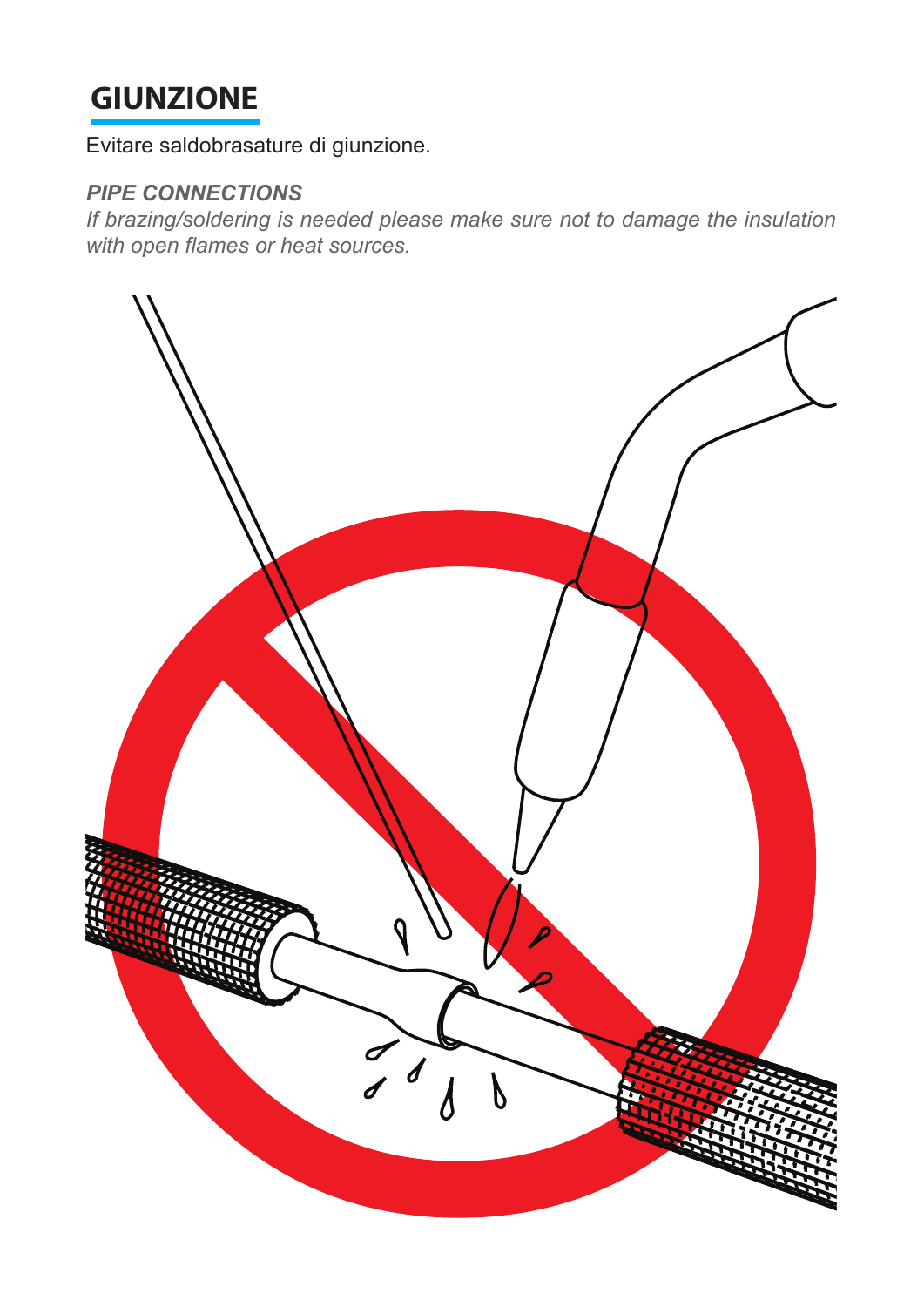# **PREDISPOSIZIONI**

In caso di predisposizione, aver cura di chiudere le estremità della tubazione per preservare la pulizia delle superfici interne. Ideale sarebbe inoltre, lasciare le tubazioni in pressione con gas inerte.

#### *PREINSTALLATIONS*

*In case of preinstallations make sure that the ends of the refrigerant lines are crimped to preserve the cleanness of the internal surface. It is good practise to pressurize the pipes with inert gas.* 

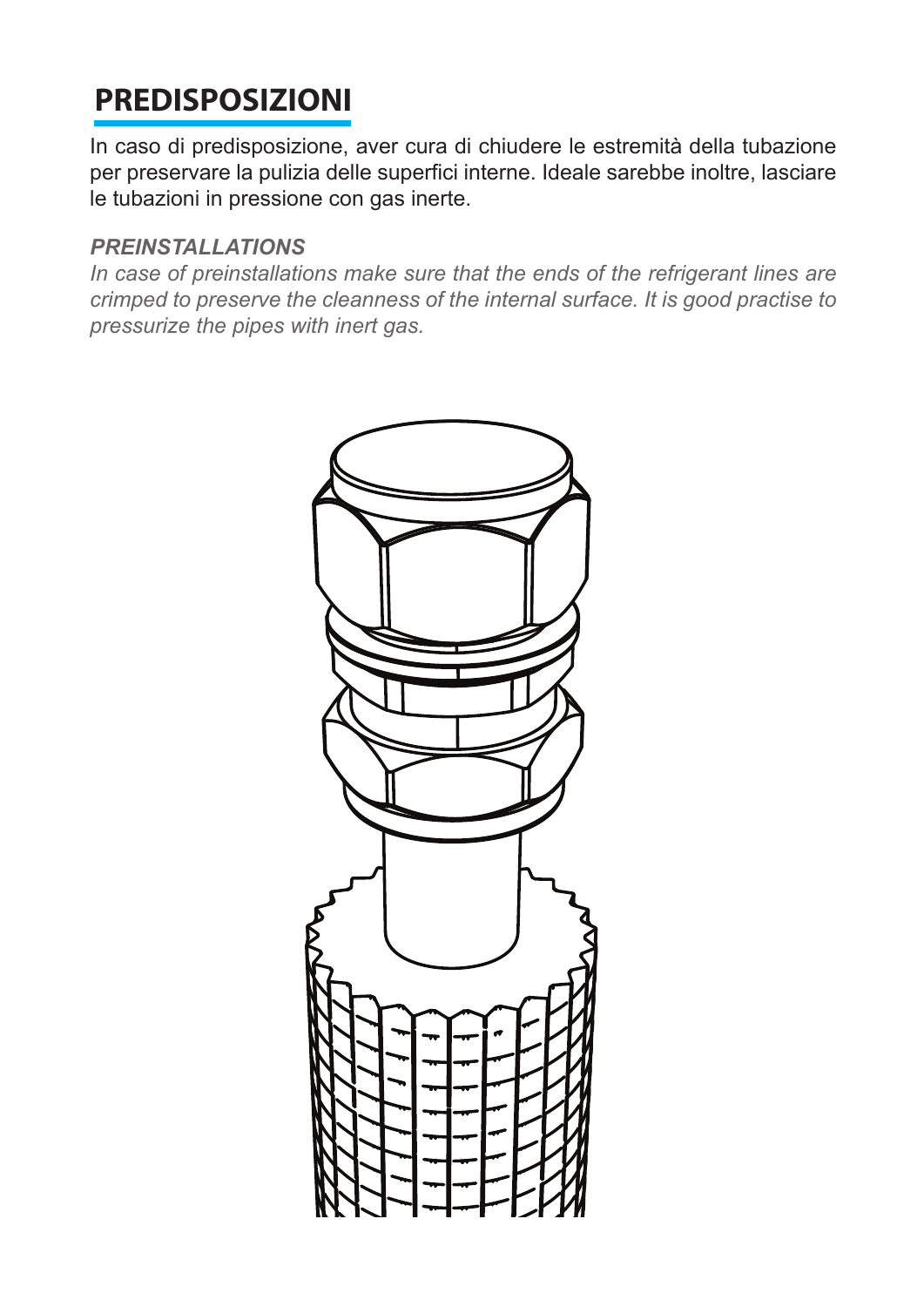## **ISOLAMENTO**

Proteggere con apposite canaline o nastri alluminizzati, le guaine isolanti rimanenti ell'esterno o comunque esposte alla luce.

#### *INSULATION*

*Piping insulation exposed to weather shall be protected from damage, including that due to sunlight, moisture, equipment maintenance and wind, and shall provide shielding from solar radiation that can cause degradation of the material.*

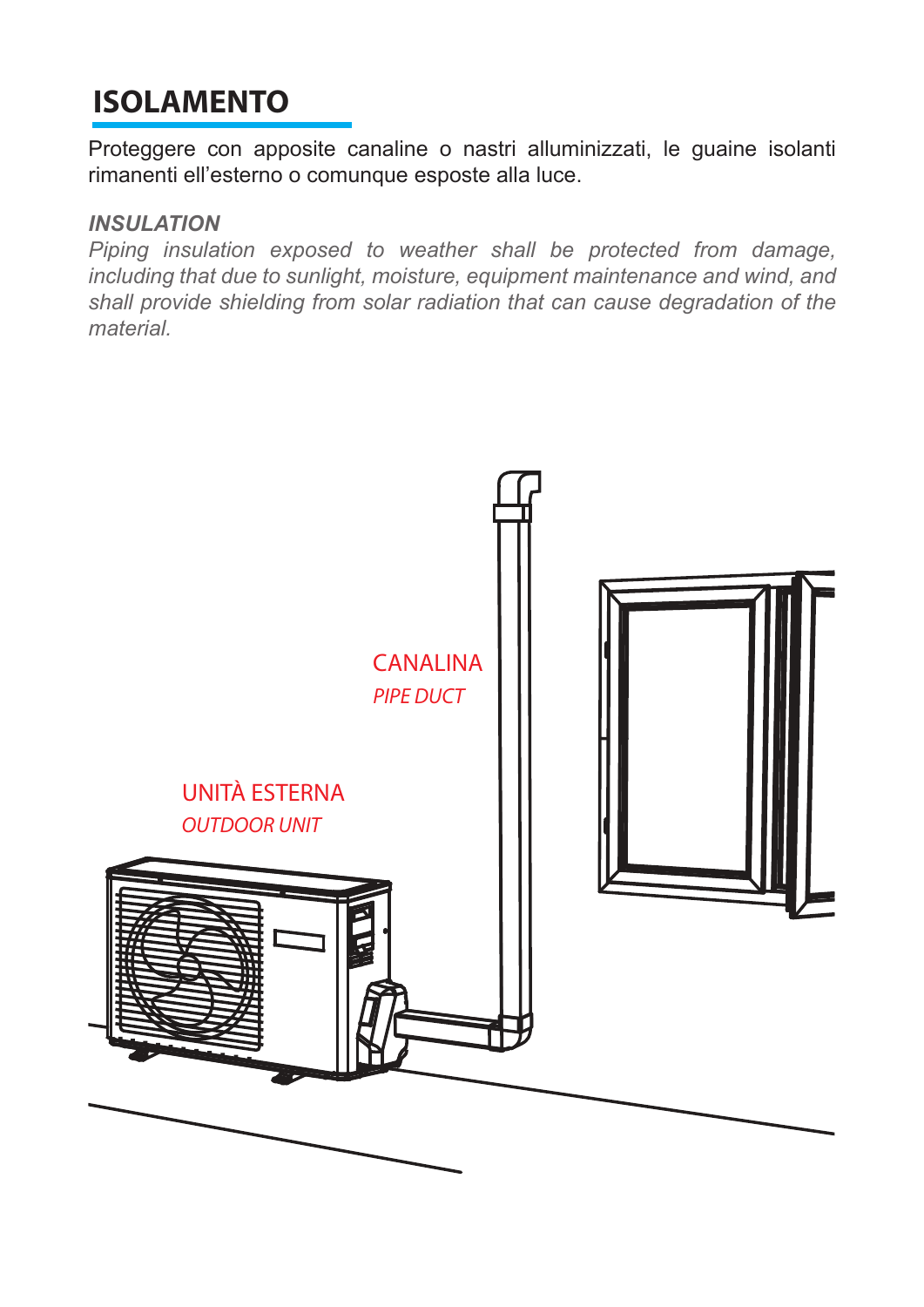# **ESTREMITÀ**

Serrare sulla tubazione l'estremità della guaina con fascetta o similare in modo da impedire infiltrazioni tra tubo ed isolamento.

#### *PIPE'S ENDS*

*A proper line sets install requires the end of insulation to be zip tied/sealed.*